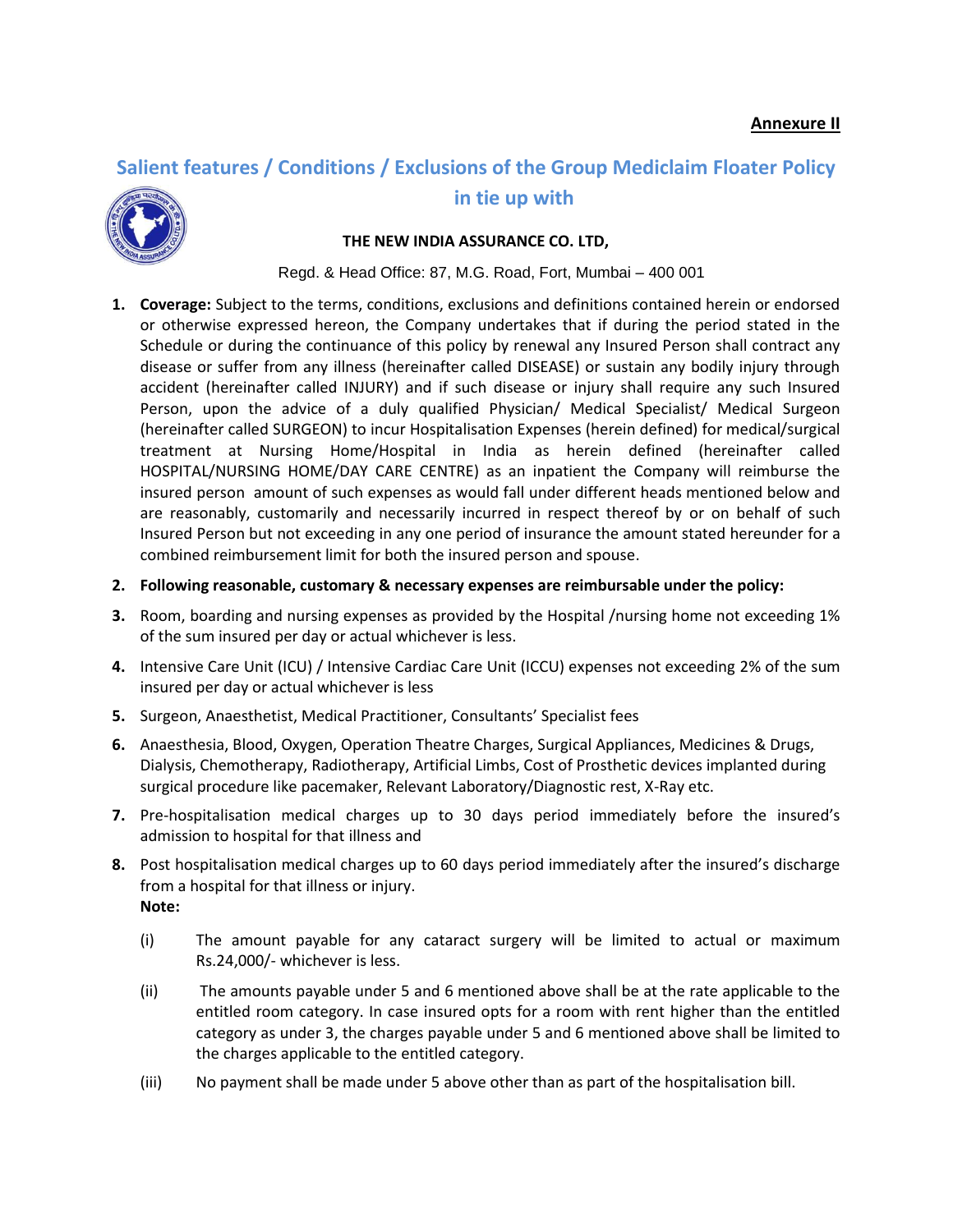- (iv) However, the bills raised by Surgeon, Anaesthetist directly and not included in the hospitalization bill may be reimbursed in the following manner:
	- a. The reasonable, customary and necessary Surgeon fee and Anaesthetist fee would be reimbursed, limited to the maximum of 25% of Sum Insured. The payment shall be reimbursed provided the insured pays such fee(s) through cheque and the Surgeon / Anaesthetist provides a numbered bill. Bills given on letter-head of the Surgeon, Anaesthetist would not be entertained.
	- b. Fees paid in cash will be reimbursed up to a limit of Rs. 10,000/- only, provided the Surgeon/Anaesthetist provides a numbered bill.
- **9. Expenses** incurred for Ayurvedic/Homeopathic/Unani Treatment are admissible up to 25% of the sum insured provided the treatment for illness/disease and accidental injuries, is taken in the registered hospitals which are qualifying the definition of hospitals, excluding centers for spas, massage and health rejuvenation procedures.
- **10. Ambulances services** 1% of the sum insured or actuals, whichever is less, subject to maximum of Rs. 2,500/- in case patient has to be shifted from residence to hospital for admission in Emergency Ward or ICU or from one Hospital/Nursing Home to another Hospital/Nursing Home by fully equipped ambulance for better medical facilities.
- **11. Hospitalisation expenses** (excluding cost of organ) incurred on the donor during the course of organ transplant to the insured person. The Company's liability towards expenses incurred on the donor and the insured recipient shall not exceed the sum insured of the insured person receiving the organ.
- **12. Co-payment** The policy is subject to a co-payment agreement of 10%. The Company will reimburse 90% of the admissible claim amount of each and every claim, balance of 10% being borne by the insured person.
- **13. Floater Benefit** The scheme would provide for floater facility to retired official and spouse. Floater benefit means the Sum Insured as specified for a particular insured and the spouse covered under the policy and is available for the insured or his/her spouse for one or more claims during the tenure of the policy.
- **14. Pre-Existing Disease** Pre-existing disease will be covered after the completion of the one year of policy period.

However, in the case of employees retiring after the scheme gets underway, they can join the scheme without the waiting period of 30 days, without pre-existing exclusions and without 1/2 years waiting period for specified ailments provided the migration from the bank's in house coverage to the new scheme takes place without break of even a single day.

- **15. Hospital/Nursing Home** means any institution in India established for indoor care and treatment of sickness and injuries and which has been registered either as a hospital or nursing home with the local authorities and is under the supervision of a registered and qualified medical practitioner, **or complies with minimum criteria as under:**
	- a. Must have a minimum of: 10 in-patient beds if located in towns having population of less than 10 lacs OR 15 in-patient beds if located in other towns.
	- b. Fully equipped operation theatre of its own wherever surgical operations are carried out.
	- c. Fully qualified Nursing Staff under its employment round the clock.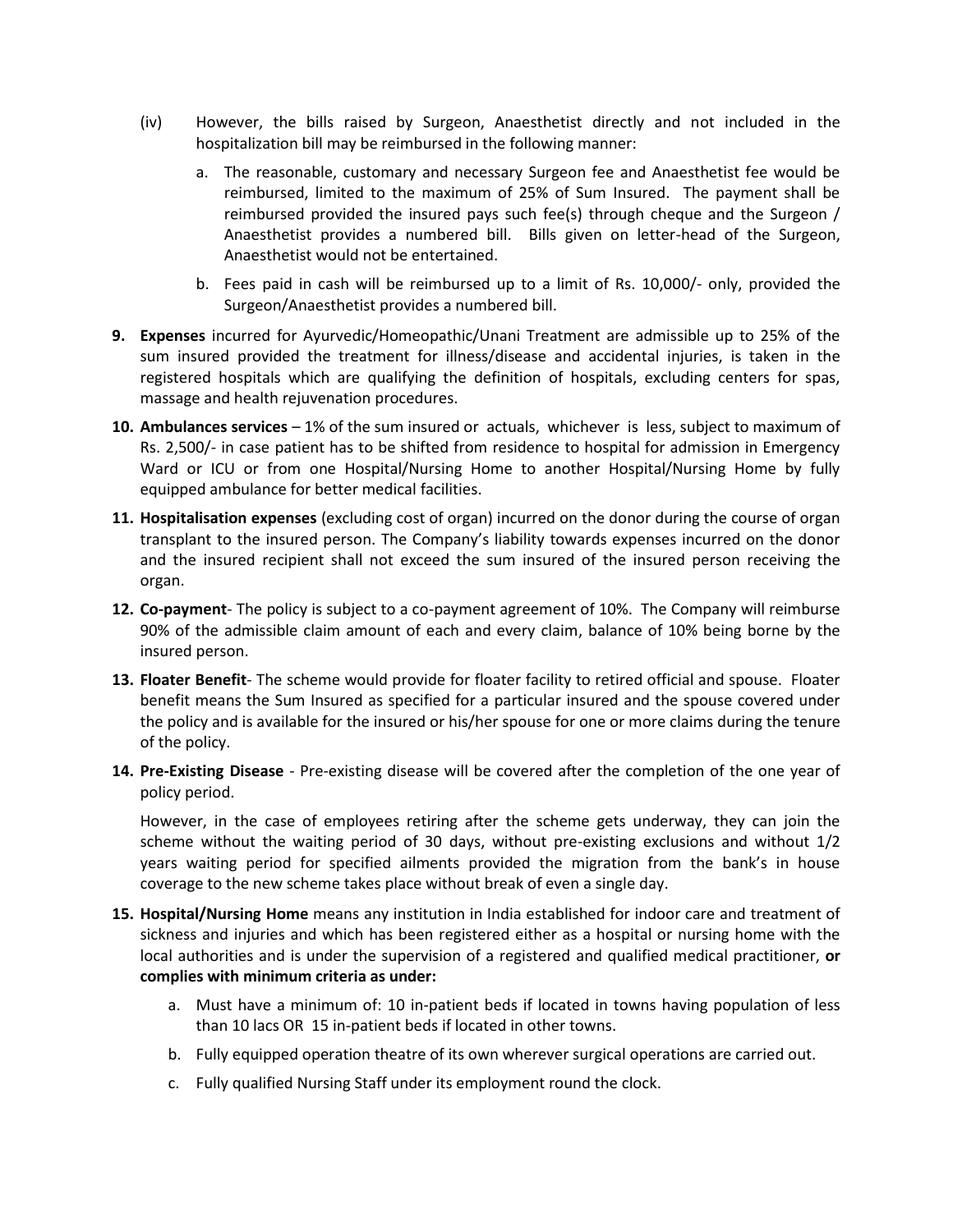- d. Fully qualified Doctor(s) should be in-charge round the clock.
- e. Maintains a daily medical record for each of its patients.

**Note:** In case of Ayurvedic Hospital, (b) is not applicable

**For the purpose of this definition the term Hospital/Nursing Home/Day Care Centre shall not include an establishment, which is a place of rest, a place for the aged, a place for drug addicts or place for alcoholics, a hotel or any other like place.**

- **16. Surgical Operation** means manual and/or operative procedures for correction of deformities / defects, repair of injuries, cure of diseases, relief of suffering and prolongation of life.
- **17. Hospitalisation** shall mean admission in any Hospital/Nursing Home in India upon the written advice of a Medical Practitioner for a minimum period of 24 consecutive hours. The time limit of 24 hours will not be applicable for following surgeries / procedures.

| Haemo-Dialysis                                        | Eye surgery                                         |
|-------------------------------------------------------|-----------------------------------------------------|
| Parentral Chemotherapy                                | Lithotripsy (Kidney Stone Removal)                  |
| Radiotherapy                                          | Tonsillectomy,                                      |
| Dilatation & Curettage (D & C)                        | Dental surgery following an accident                |
| Hysterectomy                                          | Coronary Angiography                                |
| Gall Bladder, Pancreas, and Bile Duct                 | <b>Coronary Angioplasty</b>                         |
| <b>Sinusitis</b>                                      | Hydrocele                                           |
| Prostate                                              | Gastrointestinal                                    |
| Appendectomy                                          | <b>Urinary Tract System</b>                         |
| Fracture / dislocation excluding<br>hairline fracture | Inguinal/Ventral/Umbilical/Femoral<br>Hernia repair |
| Piles / Fistula                                       | <b>Anti Rabies Vaccination</b>                      |

**OR** any other Surgeries / Procedures agreed by Company which require less than 24 hours hospitalisation due to advancement in Medical Technology*.*

- **18. Any one illness** will be deemed to mean continuous period of the illness for which treatment is undergone and includes relapse within 45 days from the date of last consultation with the Hospital/Nursing Home where treatment was taken. Occurrence of same illness after a lapse of 45 days as stated above will be considered as fresh illness
- **19. Medical Practitioner** means a person who holds a degree/diploma of a recognized institution and is registered by Medical Council of respective State of India. The term Medical Practitioner would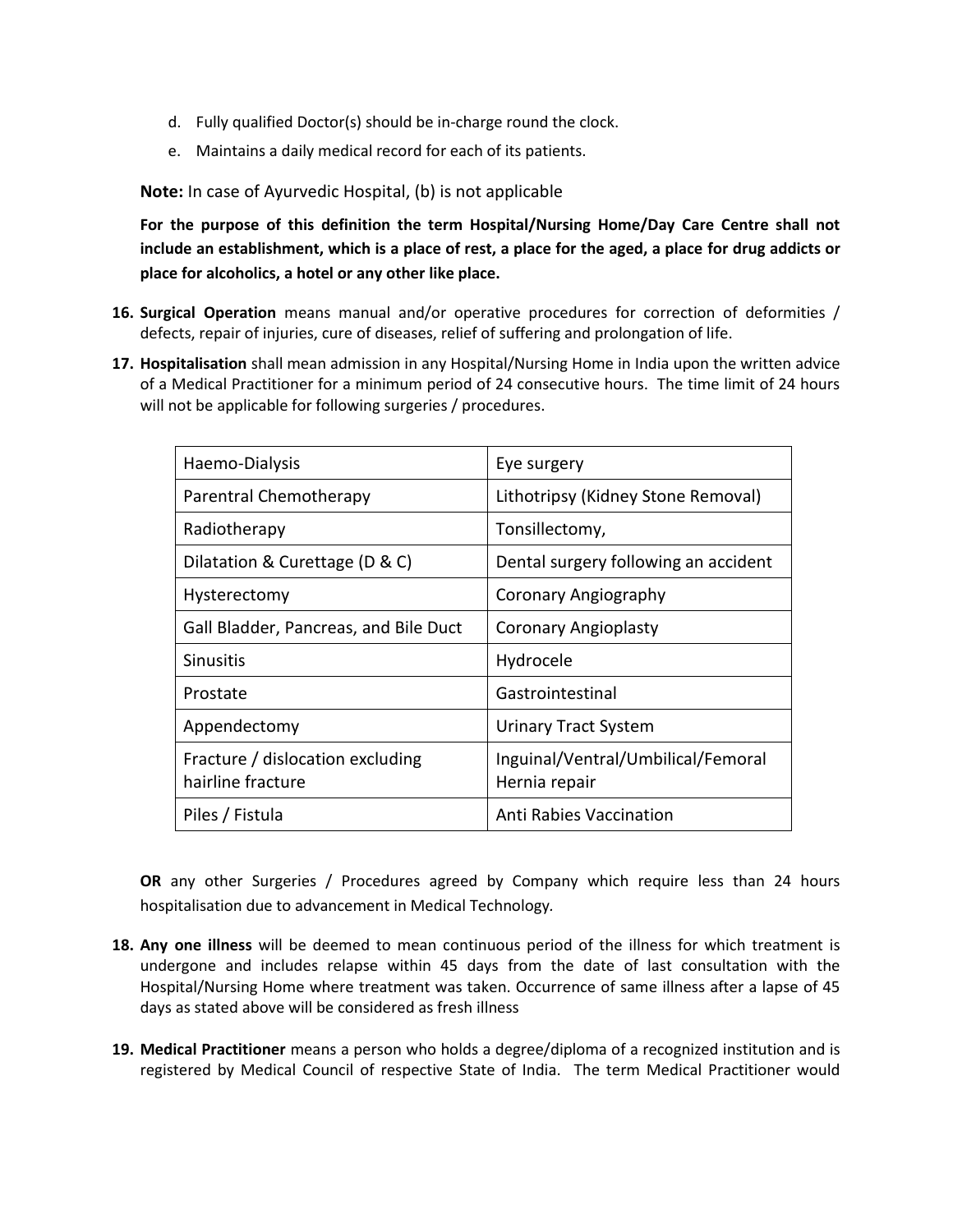include Physician, Specialist and Surgeon and shall not include insured person and member of his family covered under this insurance

- **20. Qualified Nurse** means a person who holds a certificate of a recognized nursing Council and who is employed on recommendations of the attending Medical Practitioner.
- **21. 30-day Exclusion**: Any disease other than those stated in clause 22 below, contracted by the insured person during first 30 days from the commencement date of the policy. This exclusion will not apply if the policy is renewed with our Company without any break. The exclusion does not also apply to treatment for accidental injuries.
- **22. Waiting period for specified diseases/ailments/conditions:** From the time of inception of the cover, the policy will not cover the following diseases/ailments/conditions for the duration shown below. This exclusion will be deleted after the duration shown, provided the policy has been continuously renewed with our Company without any break.

| Sr. No         | Name of Disease/Ailment/Surgery not covered for             | <b>Duration</b> |
|----------------|-------------------------------------------------------------|-----------------|
| $\mathbf{1}$   | Cataract & age related eye ailments                         | One year        |
| $\overline{2}$ | Benign Prostate Hypertrophy                                 | One year        |
| 3              | Benign Ear, Nose, Throat disorders                          | One year        |
| $\overline{4}$ | Hysterectomy for Menorrhagia or Fibromyoma or               | One year        |
|                | Myomectomy or Prolapse of uterus                            |                 |
| 5              | Hernia of all types                                         | One year        |
| 6              | Piles, Fissure and Fistula in Anus                          | One year        |
| $\overline{7}$ | Stones in Urinary & Biliary Systems                         | One year        |
| 8              | All internal & external benign tumors, cysts, polyps of any | One year        |
|                | kind, including benign breast lumps                         |                 |
| 9              | <b>Gastric Duodenal Ulcer</b>                               | One year        |
| 10             | Hydrocele                                                   | One year        |
| 11             | Gall Bladder & Bile duct excluding malignancy               | One year        |
| 12             | Genito Urinary System excluding Malignancy                  | One year        |
| 13             | Pilonidal Sinus, Sinusitis and related disorders            | One year        |
| 14             | Unknown Congenital internal disease/defects                 | One year        |
| 15             | Non Infective Arthritis                                     | One year        |
| 16             | <b>Gout &amp; Rheumatism</b>                                | One year        |
| 17             | Hypertension                                                | One year        |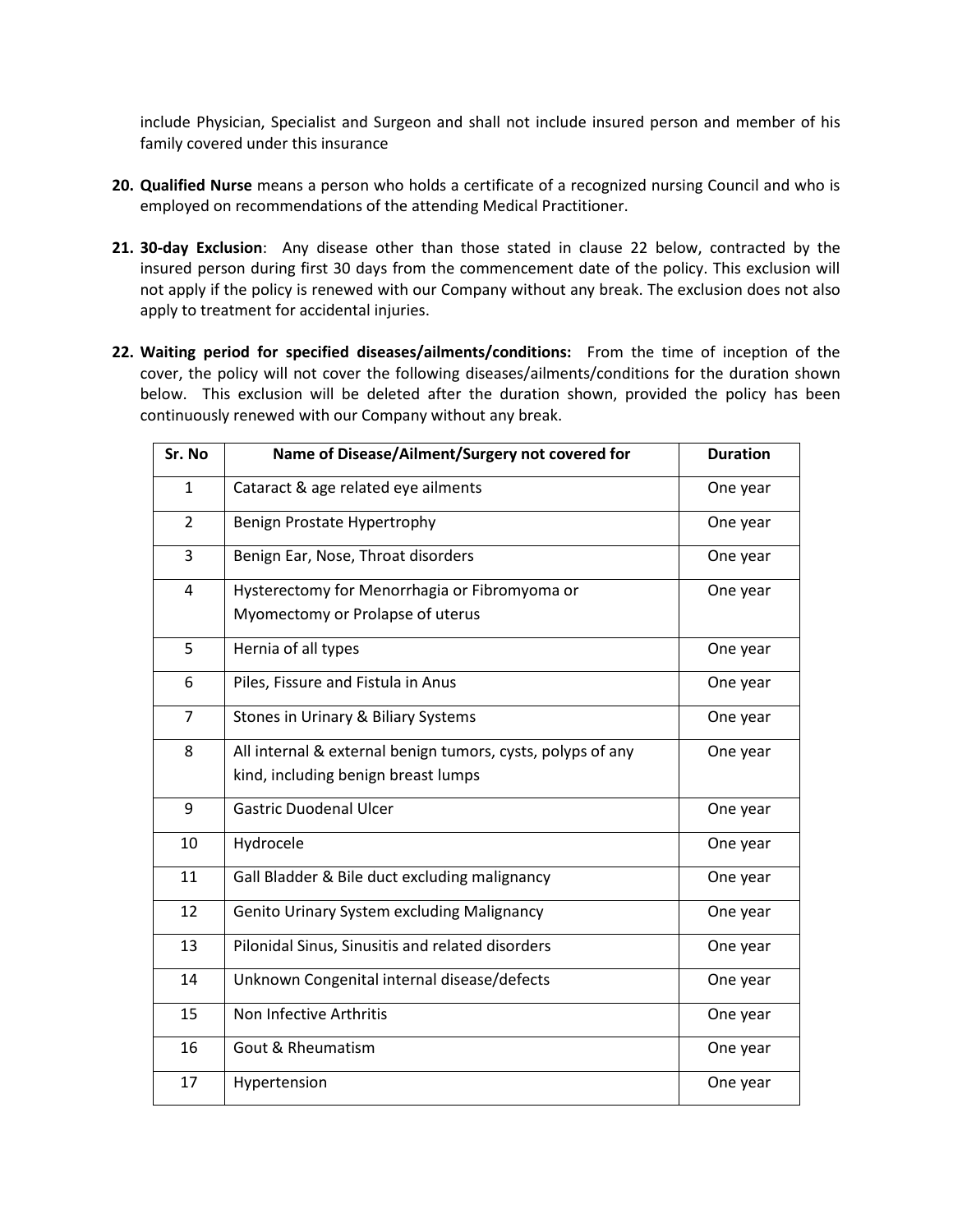| 18 | <b>Diabetes</b>                                               | One year  |
|----|---------------------------------------------------------------|-----------|
| 19 | Prolapse Internal Vertebral Disc unless arising from accident | One year  |
| 20 | Skin disorder                                                 | One year  |
| 21 | Varicose Veins and Varicose Ulcers                            | One year  |
| 22 | Joint Replacements due to Degenerative Condition              | Two years |
| 23 | Age related Osteoarthritis & Osteoporosis                     | Two years |

**23. Permanent Exclusions:** Any medical expenses incurred for or arising out of:

- **a)** War invasion, Act of foreign enemy, War like operations, Nuclear weapons, ionising radiation, contamination by radio activity, by any nuclear fuel or nuclear waste or from the combustion of nuclear fuel.
- **b)** Circumcision, cosmetic or aesthetic treatment, plastic surgery unless required.
- **c)** Vaccination & Inoculation.
- **d)** Cost of braces, equipment or external prosthetic devices, non-durable implants, eyeglasses, Cost of spectacles and contact lenses, hearing aids including cochlear implants, durable medical equipments.
- **e)** All types of Dental treatments except arising out of an accident.
- **f)** Convalescence, general debility, 'Run-down' condition or rest cure, obesity treatment and its complications, congenital external disease/defects or anomalies, treatment relating to all psychiatric and psychosomatic disorders, infertility, sterility, use of intoxicating drugs/alcohol, use of tobacco leading to cancer
- **g)** Bodily injury or sickness due to willful or deliberate exposure to danger (except in an attempt to save human life), intentional self-inflicted injury, suicide or attempt thereat, or arising out of non-adherence to medical advice.
- **h)** Treatment of any Bodily injury sustained whilst or as a result of active participation in any hazardous sports of any kind.
- **i)** Treatment of any bodily injury sustained whilst or as a result of participating in any criminal act.
- **j)** Sexually transmitted diseases, any condition directly or indirectly caused due to or associated with Human T-Cell Lymphotropic Virus Type III (HTLB-III) or lymphotropathy Associated Virus (LAV) or the Mutants Derivative or Variation Deficiency syndrome or any syndrome or condition of a similar kind commonly referred to as AIDS
- **k)** Diagnosis, X-Ray or Laboratory examination not consistent with or incidental to the diagnosis of positive existence and treatment of any ailment, sickness or injury, for which confinement is required at a Hospital/Nursing Home.
- **l)** Vitamins and tonics unless forming part of treatment for injury or disease as certified by the attending physician
- **m)** Treatment arising from or traceable to pregnancy, childbirth, miscarriage, abortion or complications of any of these including caesarean section, except abdominal operation for extra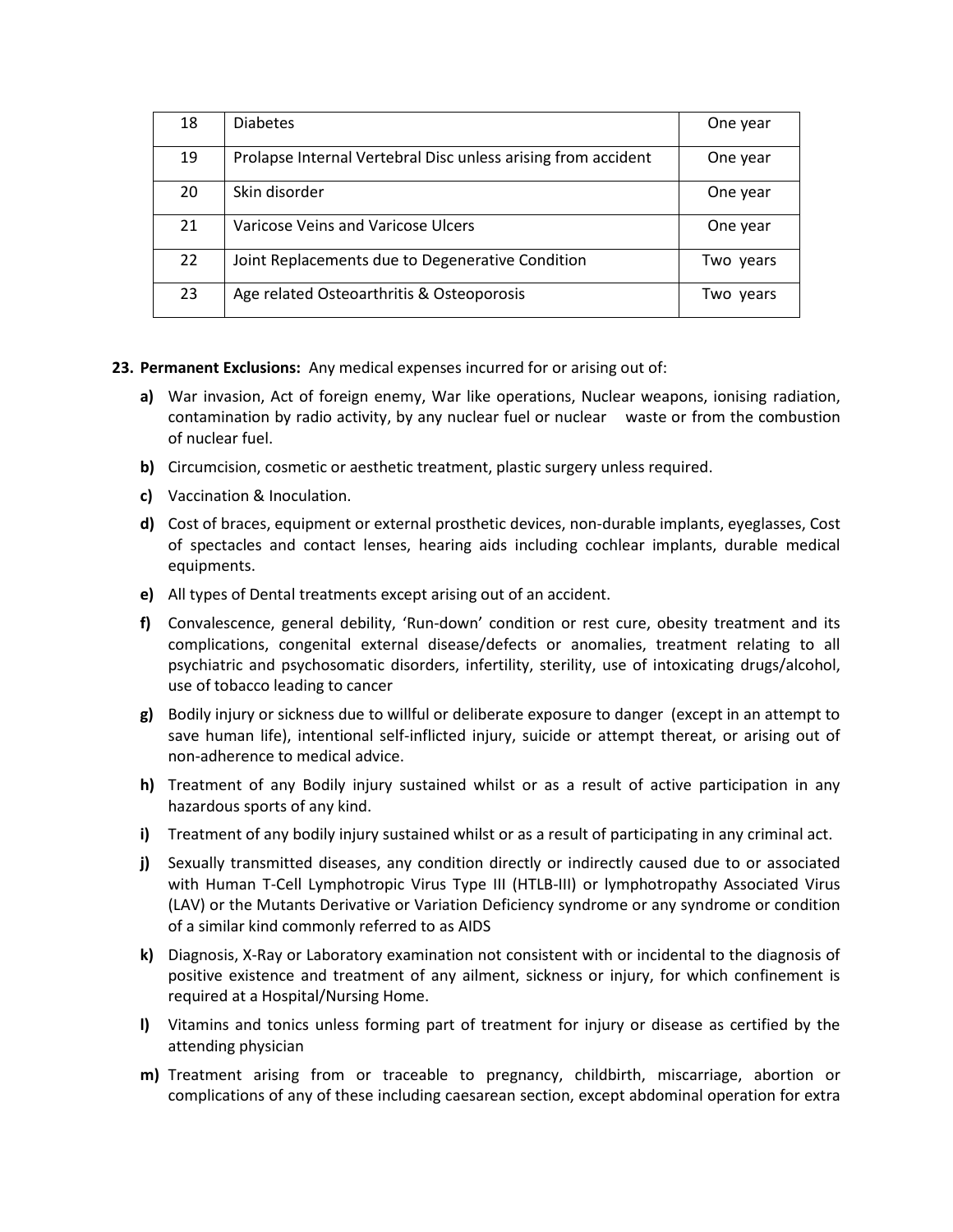uterine pregnancy (Ectopic Pregnancy), which is proved by submission of ultra Sonographic Report and Certification by Gynecologist that it is life threatening

- **n)** Naturopathy Treatment
- **o)** Instrument used in treatment of Sleep Apnoea Syndrome (C.P.A.P.) and continuous Peritoneal Ambulatory dialysis (C.P.A.D.) and Oxygen Concentrator for Bronchial Asthmatic condition
- **p)** Genetical disorders and stem cell implantation / surgery.
- **q)** Domiciliary treatment
- **r)** Treatment outside India
- **s)** Experimental and unproven treatment.
- **t)** Change of treatment from one system to another unless recommended by the consultant / hospital under whom the treatment is taken
- **u)** All non-medical expenses including convenience items for personal comfort such as telephone, television, Aya, Private Nursing / Barber or beauty services, diet charges, baby food, cosmetics, tissue paper, diapers, sanitary pads, toiletry items etc. guest services and similar incidental expenses
- **v)** Service charges or any other charges levied by hospital, except registration/admission charges
- **24. Physical Examination:** Any Medical Practitioner authorized by the Company shall be allowed to examine the Insured Person in case of any alleged disease/illness/injury requiring Hospitalization. Non-co-operation by the Insured Person will result into rejection of his/her claim
- **25. Fraud, Misrepresentation, Concealment:** The policy shall be null and void and no benefits shall be payable in the event of misrepresentation, misdescription or nondisclosure of any material fact/particular if such claim be in any manner fraudulent or supported by any fraudulent means or device whether by the Insured Person or by any other person acting on his behalf.
- **26. Contribution:** If at the time when any claim arises under this policy, there is in existence any other insurance (other than Cancer Insurance Policy in collaboration with Indian Cancer Society/ Cancer Patient Aid Association) whether it be effected by or on behalf of any Insured Person in respect of whom the claim may have arisen covering the same loss, liability, compensation, costs or expenses, the Company shall not be liable to pay or contribute more than its ratable proportion of any loss, liability, compensation, costs or expenses. The benefits under this Policy shall be in excess of the benefits available under Cancer Insurance Policy.
- **27. Claim Procedure:** Preliminary notice of claim with particulars relating to policy number, Name of Insured person in respect of whom claim is made, Nature of illness/injury, Name and address of the attending Medical Practitioner/ Hospital / Nursing Home, should be given to the TPA (Third Party Administrator)within **seven days** from the date of Hospitalization. Final claim along with hospital receipted Bills / cash Memos, Claim form and lists of documents as listed in the claim form etc; should be submitted to the TPA within 30 days of the date of completion of the treatment. Failure to give notice or file such claim in time as stated above may not however invalidate or reduce any claim if it is substantiated that it was not reasonably possible for the claimant to give notice of the claim within the prescribed time. (**All correspondences in this regard shall be sent to TPA M/s Medi Assist India TPA Pvt. Ltd.,** as per address given below).